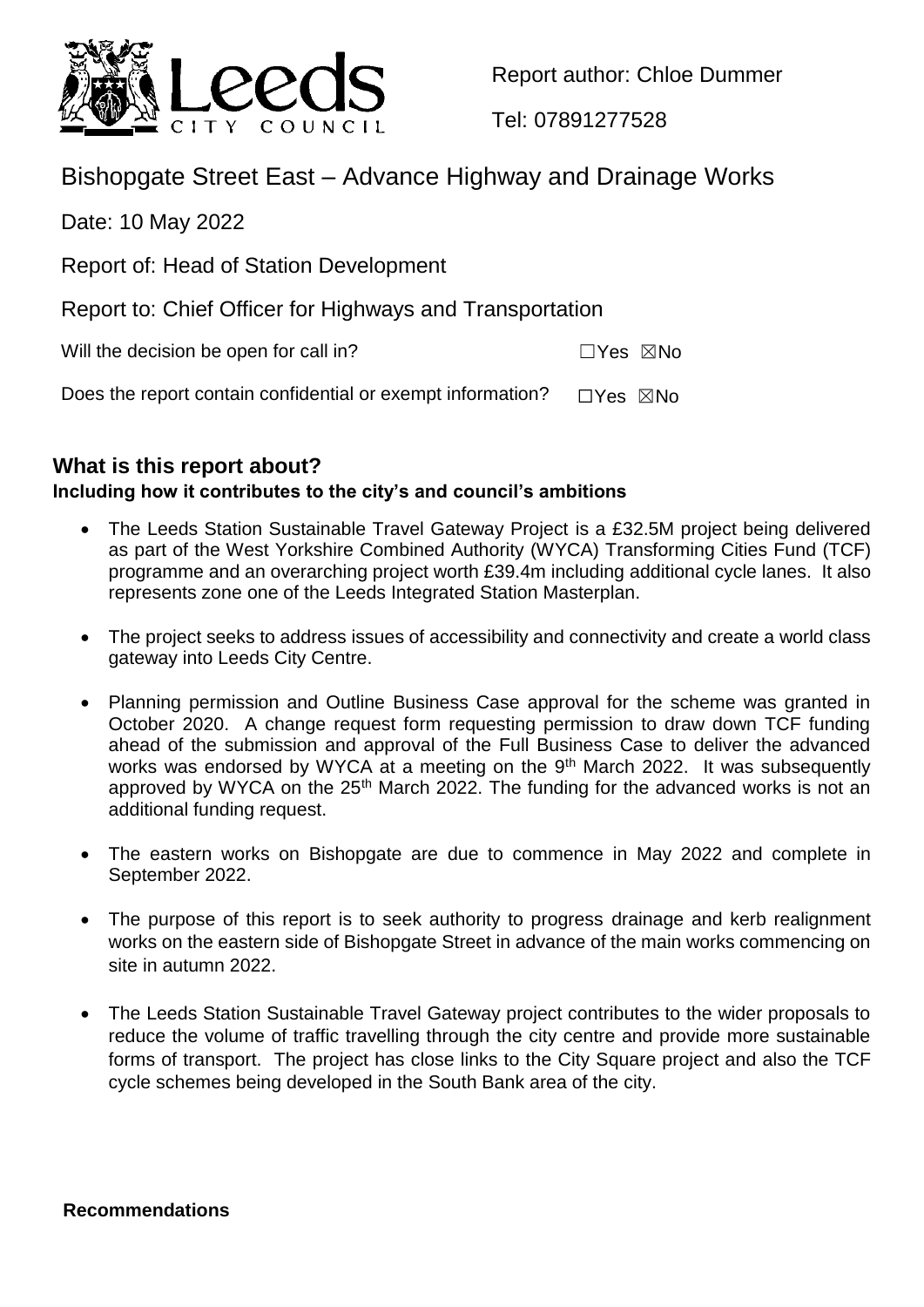The Chief Officer (Highways and Transportation) is requested to:

- a) Give authority to spend £497k and appoint Colas via the Leeds Minor Works Framework to deliver drainage and kerb realignment highways works on Bishopgate, in advance of the main project works commencing on site in August 2022; and
- b) Give authority to inject £497k the total cost of the above works into the capital programme. All costs are being funded by WYCA's TCF programme subject to completion of a variation to the existing Funding Agreement between WYCA and LCC and approval is sought to vary the agreement to this effect.

## **Why is the proposal being put forward?**

- 1 The Office of Road and Rail ranked Leeds as the second busiest station in the UK outside London in 2020. The Department for Transport, Network Rail and WYCA have forecast passenger numbers to increase significantly by 2043. Despite the impact of COVID-19, Leeds Station has seen monthly increases in passenger numbers using the station. In October 2021, passenger numbers had increased to on average 101% of pre-covid levels and by 149% at weekends and 84% Monday to Thursday of the levels that were seen in October 2019.
- 2 Forecast numbers for Leeds Station suggest that, if no action is taken in the near future, then it is expected that during this decade the station's gate line and boarding procedures will reach capacity and management adaptations needed accordingly. This will result in significant numbers of people, particularly at peak times, spilling into New Station Street increasing the risk of pedestrian / vehicle conflict. This will have further implications for the security cordon for the station which must expand to accommodate the additional pedestrians on New Station Street.
- 3 New Station Street does not have enough footpath width to accommodate the necessary space required for pedestrians, cyclists, and a vehicle route. Pedestrian pinch points already exist by the Queens Portico, the Platform Building and the element of New Station Street that leads to Boar Lane. Analysis undertaken using the Transport for London Pedestrian Comfort Model recommended by the Connecting Leeds Expert Panel clearly shows the footpaths failing as pedestrian numbers start to increase.
- 4 In order to meet the long-term needs of Leeds Station, it is proposed to create a pedestrian priority area on New Station Street which is a Network Rail owned structure with better pedestrian routes to the relocated tax and bus ranks / collections points.
- 5 Network Rail's requirement to increase the scope of works to include their health and safety works to the Mill Goit deck replacement will clearly have an impact on the main programme although this is still to be determined. In order to continue works whilst the design work for the Mill Goit is completed the project team have identified a number of independent and isolated workstreams that can be delivered in advance of the main works commencing on site.
- 6 One of those workstreams is drainage and kerb realignment on the eastern side of Bishopgate Street. These works were included in the planning application for the scheme which was approved at City Plans Panel on the 23<sup>rd</sup> October 2020. The Judicial Review period has since expired. All planning conditions in relation to these works are in the process of being discharged. These include conditions on permanent wayfinding for the project, highways design, drainage and protection of the water main.
- 7 The other works identified as part of the advanced works are to Neville Street, Dark Neville Street and some further drainage connections along Bishopgate Street. These works will be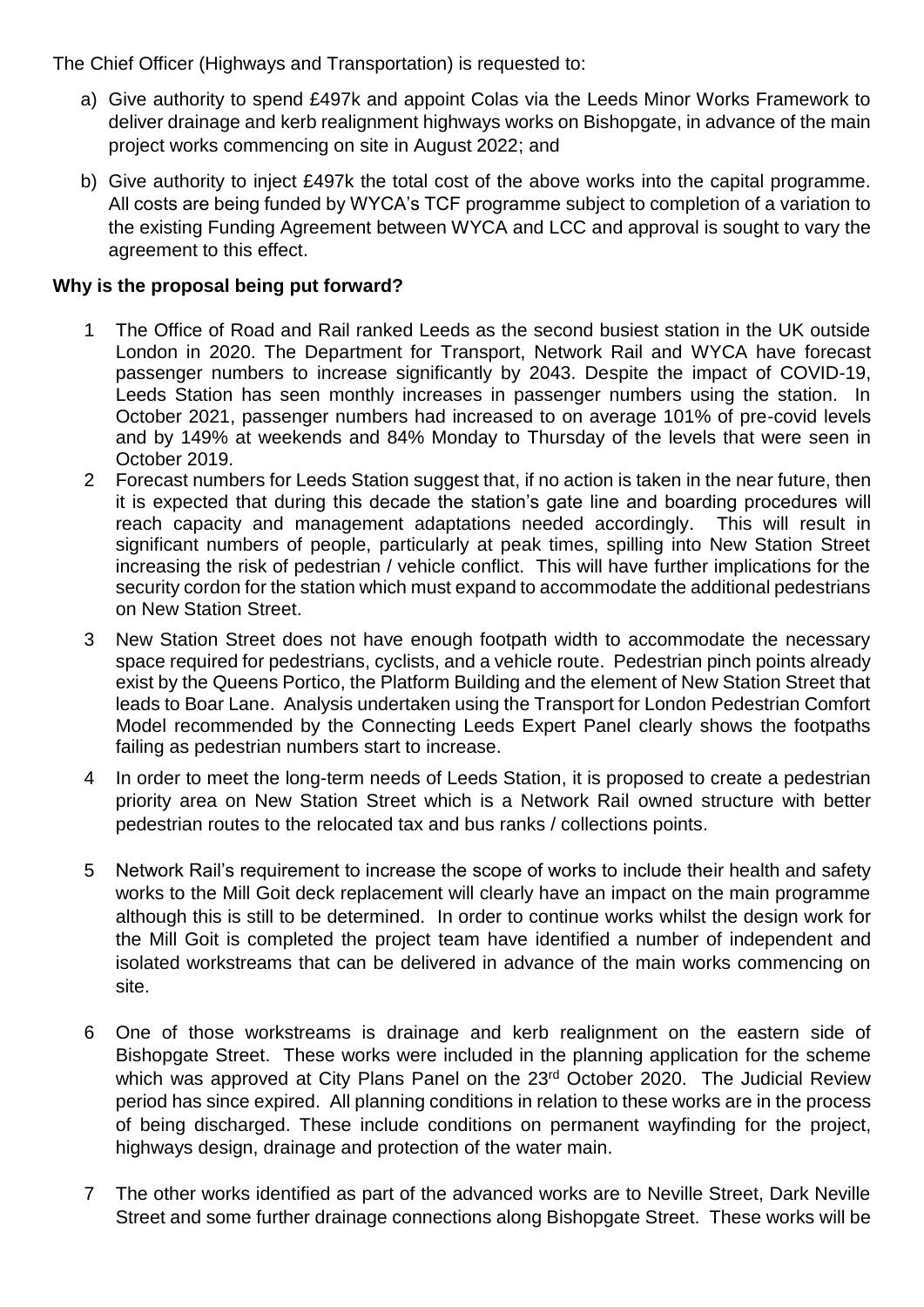delivered by a contractor procured via the SCAPE Framework and subject to a separate approval report.

- 8 As the drainage and kerb realignment works are separate to the Neville Street, Dark Neville Street and Bishopgate works they can be undertaken independently. The drainage and kerb realignment works will commence ahead of the Neville Street, Dark Neville Street and remaining Bishopgate works to help minimise the impact of highway disruption on the public.
- 9 It is proposed to award the drainage and kerb realignment highways works to Colas via the Minor Works Framework. Colas are currently on-site completing works to Boar Lane and as these works are a continuation of the Boar Lane kerb line, efficiencies exist in respect of prelims providing a more competitive price. Highways colleagues would provide project and contract management and site supervision in respect of the eastern Bishopgate works.
- 10 To fund the advance works a change request form was submitted to WYCA on the 1 $\mathrm{^{st}}$ February 2022 requesting the drawn down of funding in advance of the FBC approval to deliver the works. The change request form was supported by WYCA on the 9<sup>th</sup> March 2022 and approved by WYCA on the 25<sup>th</sup> March 2022.
- 11 The WYCA TCF Programme lead has confirmed that WYCA support the delivery of these works on Bishopgate ahead of the main construction programme commencing on site. WYCA have also confirmed that they will continue to support the works even if the main scheme does not proceed as, it meets TCF aims and objectives. LCC would not, therefore, have to repay any of the TCF monies spent to date should the main scheme not proceed once the advance works are completed.

#### **What impact will this proposal have?**

| Wards Affected: Beeston and Holbeck, Hunslet and Riverside |                 |     |
|------------------------------------------------------------|-----------------|-----|
| Have ward members been consulted?                          | $\boxtimes$ Yes | ⊤No |

- 23. It is intended to instruct Colas via the Leeds Minor Framework which commenced in summer 2021, the advanced highways work will be contract and site managed by highways colleagues.
- 23.Traffic management arrangements will be put in place in order to physically undertake the Bishopgate and Neville Street works. Whilst still to be finalised it is likely to include a full lane closure on Neville Street and Bishopgate; this is being developed with Highways colleagues and all necessary approvals will be sought. Specific requirements are being discussed in detail with Highways and Comms colleagues so that any impact on the traffic flow around the station and City Square can be programmed and fully communicated and managed across the adjoining and linked city centre highways schemes. Given previous experience of lane closures in this area, delays are expected unless sufficient traffic can be diverted to use alternative routes. Close monitoring of the situation will take place with a few to considering alternative mitigation measures as may be necessary.
- 24.It is expected that the advance works will commence in May 2022 and complete in September 2022.

#### **What consultation and engagement has taken place?**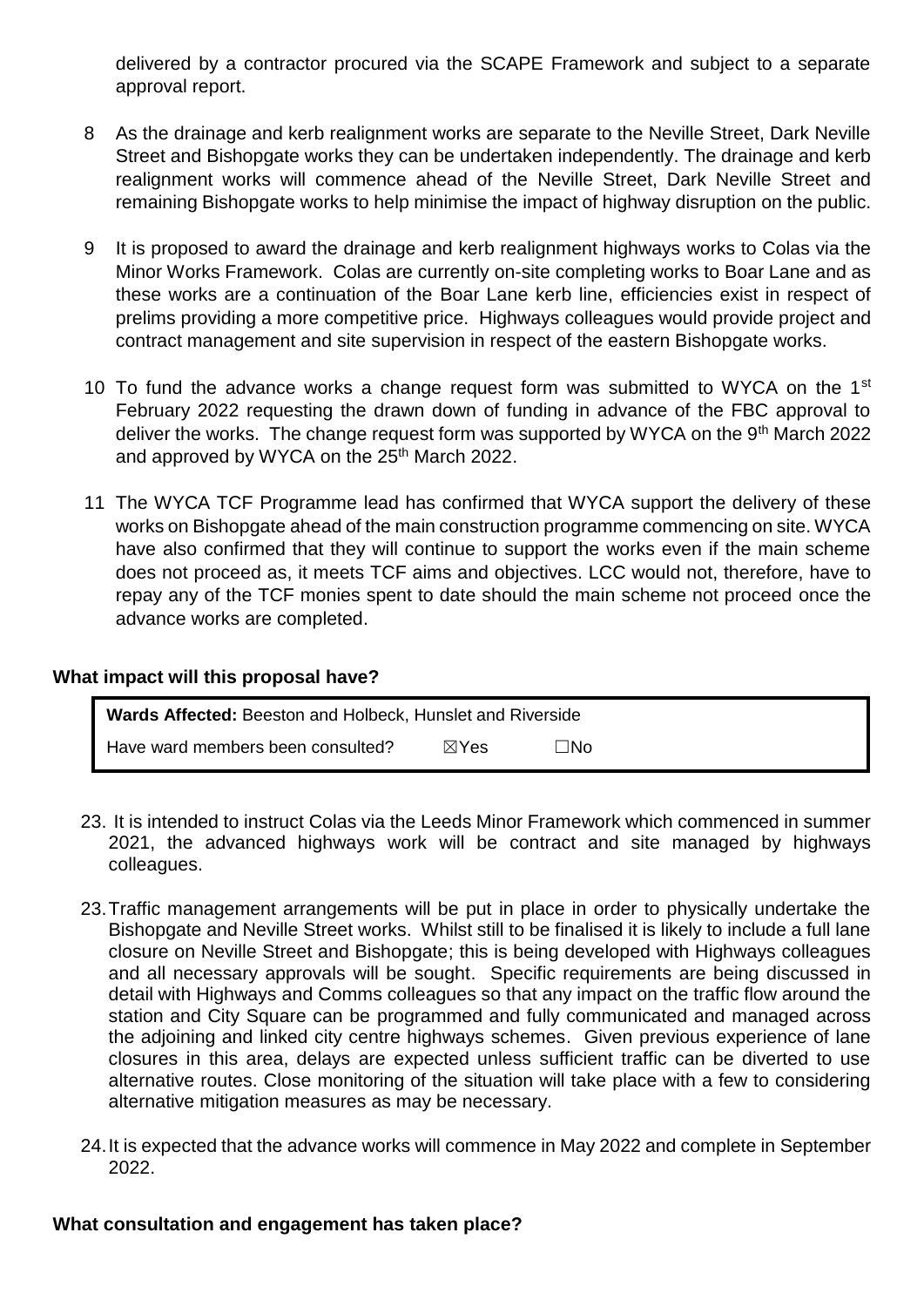- 25.Ward members have been consulted on the overall scheme and are supportive. A letter explaining the Bishopgate works has been developed to go to all Ward Members and briefings offered to new Ward Members in addition to previous Ward Member consultation on the scheme
	- 26.Engagement has taken place with Highways colleagues and WYCA. The proposals are supported; and discussions are ongoing in respect of the coordination with the City Square highways works and the utilities diversion works.
	- 27.Multiple engagement sessions have been held with key stakeholders on the project as a whole including, Member of Parliament for Leeds City Centre; Leader of Leeds City Council; Executive Board Member for Climate Change; Transport and Sustainable Development; Ward Members for Beeston and Holbeck; Ward Members for Hunslet and Riverside; Network Rail, Network Rail Built Environment and Access Panel, Connecting Leeds Expert Panel, Access and Use-Ability Group; Bus Operators, Cycle Forum Sub Group; Train Operator Companies, Inclusive Design Group, Hackney Taxi Operators, Leeds Bradford Airport and local businesses and residents near the station. Full list of consultation undertaken is included in Appendix A.
	- 28.Consultation has been undertaken with WYCA, including the Bus Delivery Team the TCF programme team and Bus Delivery Board.
	- 29.Overall, the feedback from the consultation has been positive with many stakeholders acknowledging the benefits provided by the proposals. There have been some concerns raised by a small number of people from both an accessibility and taxi operator perspective who believe the relocation of the taxi rank from New Station Street to Bishopgate discriminates people with protected characteristics as defined by the Equality Act. The project team have worked closely with the Access and Use-Ability Group over the last 18 months looking at alternative options for the taxi rank, including for it to remain on New Station Street. It was subsequently concluded that retaining the taxi rank on New Station Street would not achieve the benefits of the scheme.
	- 30.There were two claims previously submitted in December 2020 under the Equality Act 2010 in relation to the alleged disregard for disability and equality duties arising from the redevelopment proposals. However, the Magistrates Court determined that the claims could not proceed. As the Station taxi rank had not yet been relocated, there was no evidence of discrimination in breach of the Equality Act. The claim in the Magistrates Court was determined as the incorrect forum for objections to approval of the planning application. This should have been challenged by way of Judicial Review if at all, but the time-limit for Judicial Review proceedings to be brought had expired. Finally, the Magistrates Court determined that Leeds City Council is not the correct defendant to bring the claim against as Network Rail own and manage the property in question.

#### **What are the resource implications?**

- 31.The Leeds Station Sustainable Travel Gateway project will be funded through the Department for Transport's (DfT)(TCF). On the 11<sup>th</sup> March 2020 DfT announced that the Leeds City Region Strategic Outline Business Case (SOBC) has been awarded £317M in the TCF of which £32.5M has been allocated to the project.
- 32.The drainage and kerb realignment works on the eastern side of Bishopgate will be delivered by Colas, procured via the Leeds Minor Works Framework.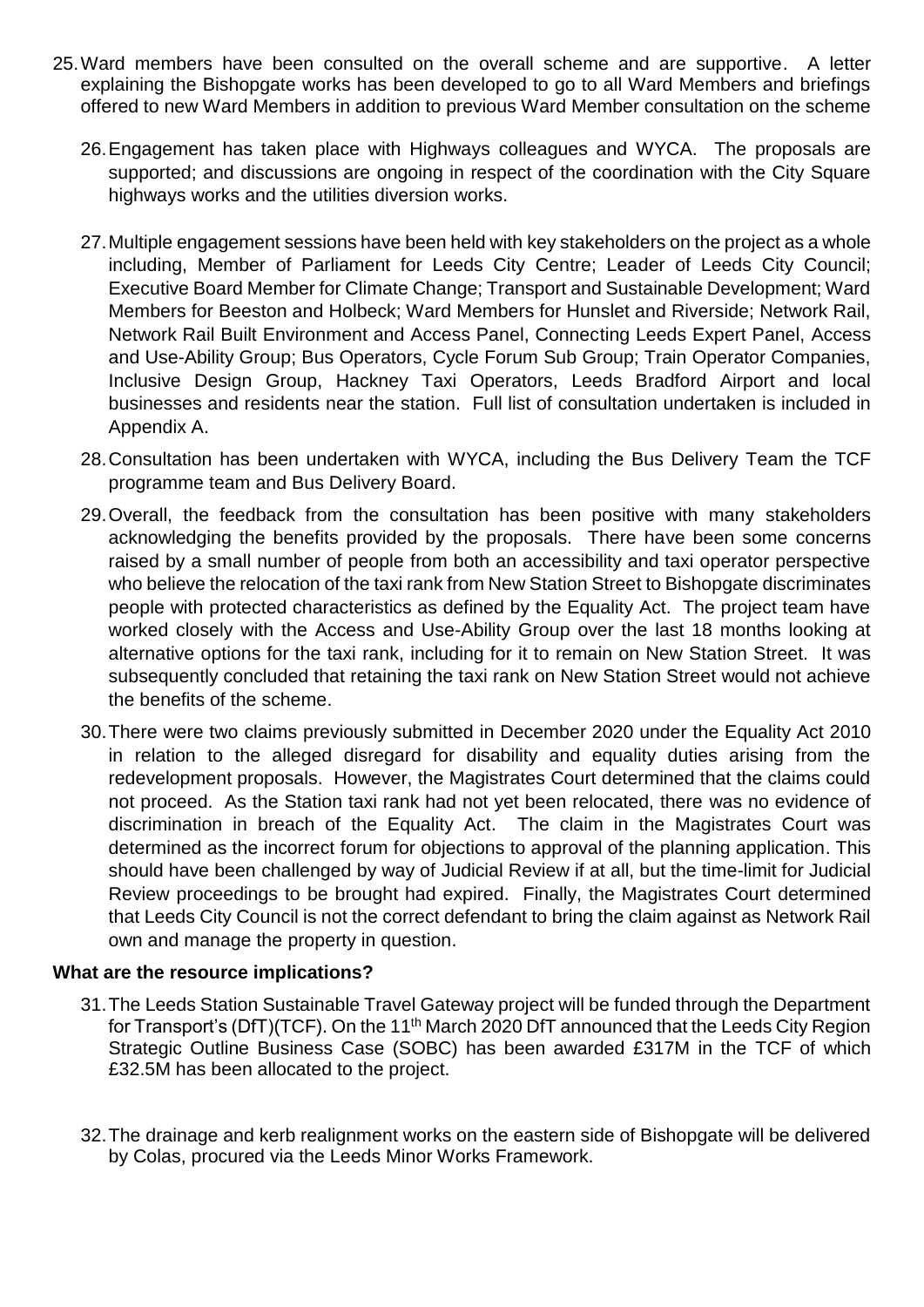33.LCC Highways will provide resources to contract manage and provide site supervision services for the Bishopgate highways works supported by the Commercial Manager employed by Matthews Construction Consultants.

### **What are the legal implications?**

- 34.Leeds City Council has the necessary powers and permissions to carry out the works which are in line with the planning permission approved on the 23<sup>rd</sup> October 2020 and are within the public highway or on land owned by Network Rail who is party to the agreement
- 35.A task order will be issued by Highways colleagues to Colas via the Minor Works Framework.

#### **What are the key risks and how are they being managed?**

36.The key project risks are as follows:

- The space required to deliver the Bishopgate eastern works and Neville Street will require the closure of a lane of traffic on Bishopgate and Neville Street. This could have consequences on the movement of traffic around the city centre. The project team will continue to work with the Highways City Resilience group that has been established to actively manage and minimise the disruption on the city centre traffic movement during the delivery of a number of highways scheme.
- Partner governance processes cause programme delay. WYCA and Network Rail governance processes have been agreed and incorporated within the project programme. This will continue to be monitored and escalated should it cause any future delay to the programme.
- 37.A joint risk log has been developed with the Principal Contractor to ensure all project risks are allocated to a relevant, appropriate risk owner. The project risk log will continue to be maintained and updated throughout the project and escalation of any risks that sit outside of the agreed tolerances will be managed via the Leeds Station Sustainable Travel Gateway Project Board which has been established to govern the project.

# **Does this proposal support the council's 3 Key Pillars?**

☒Inclusive Growth ☒Health and Wellbeing ☒Climate Emergency

38.The delivery of the drainage and kerb realignment works are required to support the installation of the two-way segregated cycle lane on Bishopgate. The cycle lane will help connect the city's north and south cycle infrastructure by connecting Park Row with Neville Street, Dark Neville Street and Granary Wharf. The cycle lane will also provide direct access to the new 560 space cycle hub also located on Bishopgate Street.

#### **Options, timescales and measuring success**

**a) What other options were considered?**

### 39.**Bishopgate Eastern Highways Works**

Three options were considered for the delivery of Bishopgate Eastern Highways Works

1. Option One – Principal Contractor to deliver the Bishopgate eastern highways works in advance of the main programme.